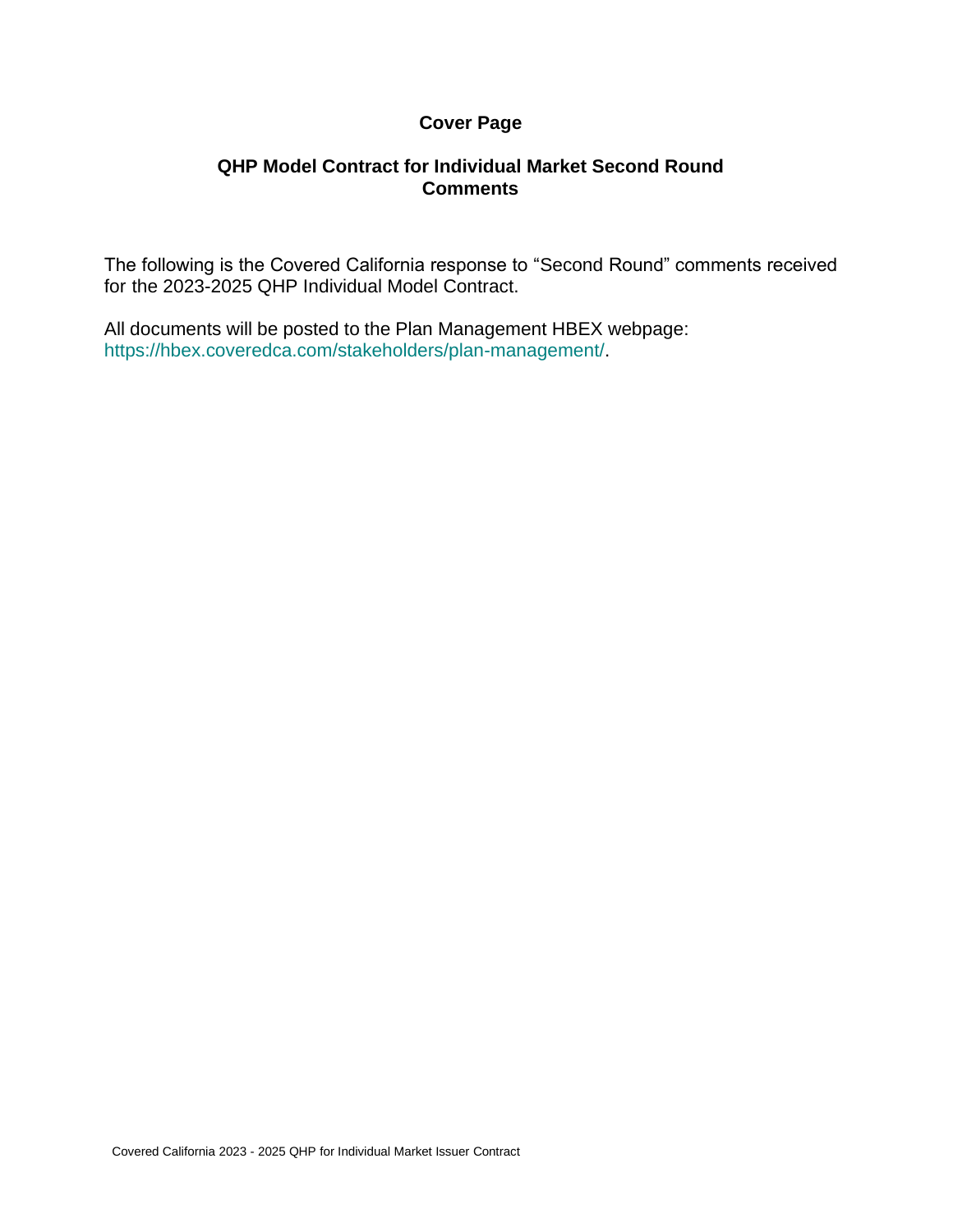| Article-Section<br><u>ي</u> | Title<br>Article-Section     | <b>Comment Date</b> | <b>Comment</b>                                                                                                                                                                                                                                                                                                                                                                                                                                                    | <b>Response</b>                                                                                                                                                                                                                                                                                                                                                                                                                                                                                                                                                                                                                                                                                                   |
|-----------------------------|------------------------------|---------------------|-------------------------------------------------------------------------------------------------------------------------------------------------------------------------------------------------------------------------------------------------------------------------------------------------------------------------------------------------------------------------------------------------------------------------------------------------------------------|-------------------------------------------------------------------------------------------------------------------------------------------------------------------------------------------------------------------------------------------------------------------------------------------------------------------------------------------------------------------------------------------------------------------------------------------------------------------------------------------------------------------------------------------------------------------------------------------------------------------------------------------------------------------------------------------------------------------|
| 2.2.6 g)                    | Change to Agent<br>of Record | 2/3/2021            | Section [Agent of Record] the days were changed from 5 to 10 days, however for<br>[Change to Agent of Record] they were left at 5 days, please confirm this sections<br>shouldn't be changed to 10 days as well.                                                                                                                                                                                                                                                  | Covered California agrees with the request and the contract has been<br>updated.<br>"g) Change to Agent of Record. Individuals may notify Covered California of<br>an Agent delegation change. Covered California shall send notice of the<br>delegation change to the Contractor via the 834 maintenance file or a weekly<br>reconciliation file. Upon receipt of the notification, Contractor shall approve the<br>delegation (unless an Agent is not licensed, not appointed, the agent or<br>agency is not certified, or such delegation would conflict with Contractor's<br>vesting provisions of its agent agreements) and has <i>five ten (510)</i> Days to<br>update their system to reflect this change: |
| 2.2.6 h)                    | Carrier<br>Scorecard         | 12/6/21, 10/4/21    | On 10/4/21 we submitted the comment: If Covered California will not be providing<br>carrier feedback on the Carrier Scorecard we request this be removed. This does<br>not appear in the QDP Model Contract.<br>Covered California responded with:<br>No contract change will be made.<br>Updated 12/6/21 comment:<br>We respectively request Covered California update this section to indicate that it will<br>share the results of the survey with Contractor. | Covered California agrees to make the following contract change:<br>"Covered California will share the results of each, QHP Issuer specific Agent<br>survey with each QHP Issuer alone, and utilize it to identify areas of<br>improvement and work with QHP Issuers to improve performance."                                                                                                                                                                                                                                                                                                                                                                                                                     |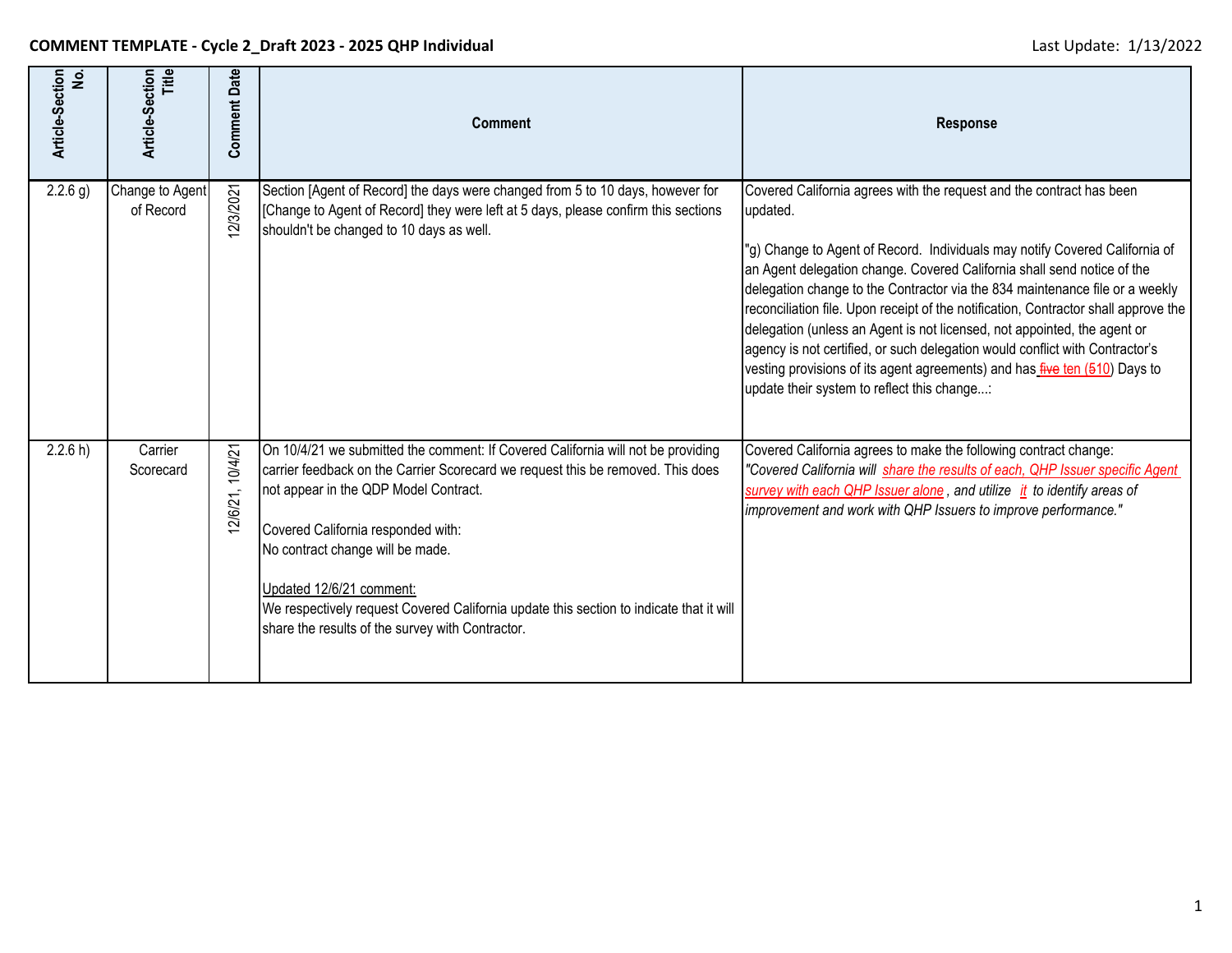| Article-Section<br>No. | Title<br>Article-Section                                 | <b>Comment Date</b> | <b>Comment</b>                                                                                                                                                                                                                                                                                                                                                                                                                                                                                                                                                                                                                                                                                                                                                                                                                                                                                                                                                                                                                                                                                                                                                                                                                                                                                                                                                                                                                                                                                                                                                                                                                                                                                                                                                                                                                                                                                                                                                                                                                                                                                                                                                                                         | <b>Response</b>                                                                                                                                                                                                                                                                                                                                                                                                                                                                                                                                                                                                                                            |
|------------------------|----------------------------------------------------------|---------------------|--------------------------------------------------------------------------------------------------------------------------------------------------------------------------------------------------------------------------------------------------------------------------------------------------------------------------------------------------------------------------------------------------------------------------------------------------------------------------------------------------------------------------------------------------------------------------------------------------------------------------------------------------------------------------------------------------------------------------------------------------------------------------------------------------------------------------------------------------------------------------------------------------------------------------------------------------------------------------------------------------------------------------------------------------------------------------------------------------------------------------------------------------------------------------------------------------------------------------------------------------------------------------------------------------------------------------------------------------------------------------------------------------------------------------------------------------------------------------------------------------------------------------------------------------------------------------------------------------------------------------------------------------------------------------------------------------------------------------------------------------------------------------------------------------------------------------------------------------------------------------------------------------------------------------------------------------------------------------------------------------------------------------------------------------------------------------------------------------------------------------------------------------------------------------------------------------------|------------------------------------------------------------------------------------------------------------------------------------------------------------------------------------------------------------------------------------------------------------------------------------------------------------------------------------------------------------------------------------------------------------------------------------------------------------------------------------------------------------------------------------------------------------------------------------------------------------------------------------------------------------|
| 2.4.4                  | Mailing<br>Addresses;<br>Other Enrollment<br>Information | 12/6/21, 10/4/21    | On 10/4/21 we submitted the comment: The capturing of Race and Ethnicity,<br>Written and Spoken language, Gender identity, Sexual orientation, Disability status<br>is critical to meeting certain aspects of other contractual requirements such as in<br>Attachment 7 and Attachment 14/X. We request Covered California take steps<br>towards requiring these fields on the application, if permitted by law. Capturing this<br>information at time of enrollment is most appropriate and alleviates administrative<br>burden on plans to collect this information that Covered California could have access enrollers in order to improve these response rates.<br>to. In addition, there may be requirements for NCQA MHCD and/or Health Equity<br>regarding the capturing of this enrollment information which is most appropriately<br>collected at time of enrollment by Covered California.<br>Covered California responded with: The comment doesn't address intent of this<br>contract section. The reference to 'Other Enrollment Information' is enrollment<br>information, not race and ethnicity which is the purview of Attachment 7. Since<br>Enrollees may update through Covered California their address, family size, income,<br>or other data points which potentially affect which plans they may enroll in, it's<br>important the data sent by Covered California to the Contractor be updated. No<br>contract change will be made.<br>Updated 12/6/21 comment:<br>Since "other enrollment information" is not defined in this section of the Model<br>Contract and this type of "enrollment information" either is or should be in a future<br>state included on 834 and 834 maintenance transactions, we continue to request<br>this change. We request Covered California take steps towards requiring these fields<br>at time of application, if permitted by law. Capturing this information at time of<br>enrollment is most appropriate and alleviates administrative burden on plans to<br>collect this information that Covered California could have access to. Following<br>initial enrollment updates to this information should be bidirectional with Contractor. | Covered California's position remains consistent with prior responses. We<br>agree the enrollment application is an important opportunity to collect this<br>information but Covered California does not intend to pursue mandatory race<br>and ethnicity questions in the enrollment application. Covered California is<br>analyzing voluntary response rates to the race and ethnicity questions by<br>service channel and considering ways to provide training and support to<br>Covered California will continue to explore opportunities to improve capture of<br>member self-identified race and ethnicity data.<br>No contract change will be made. |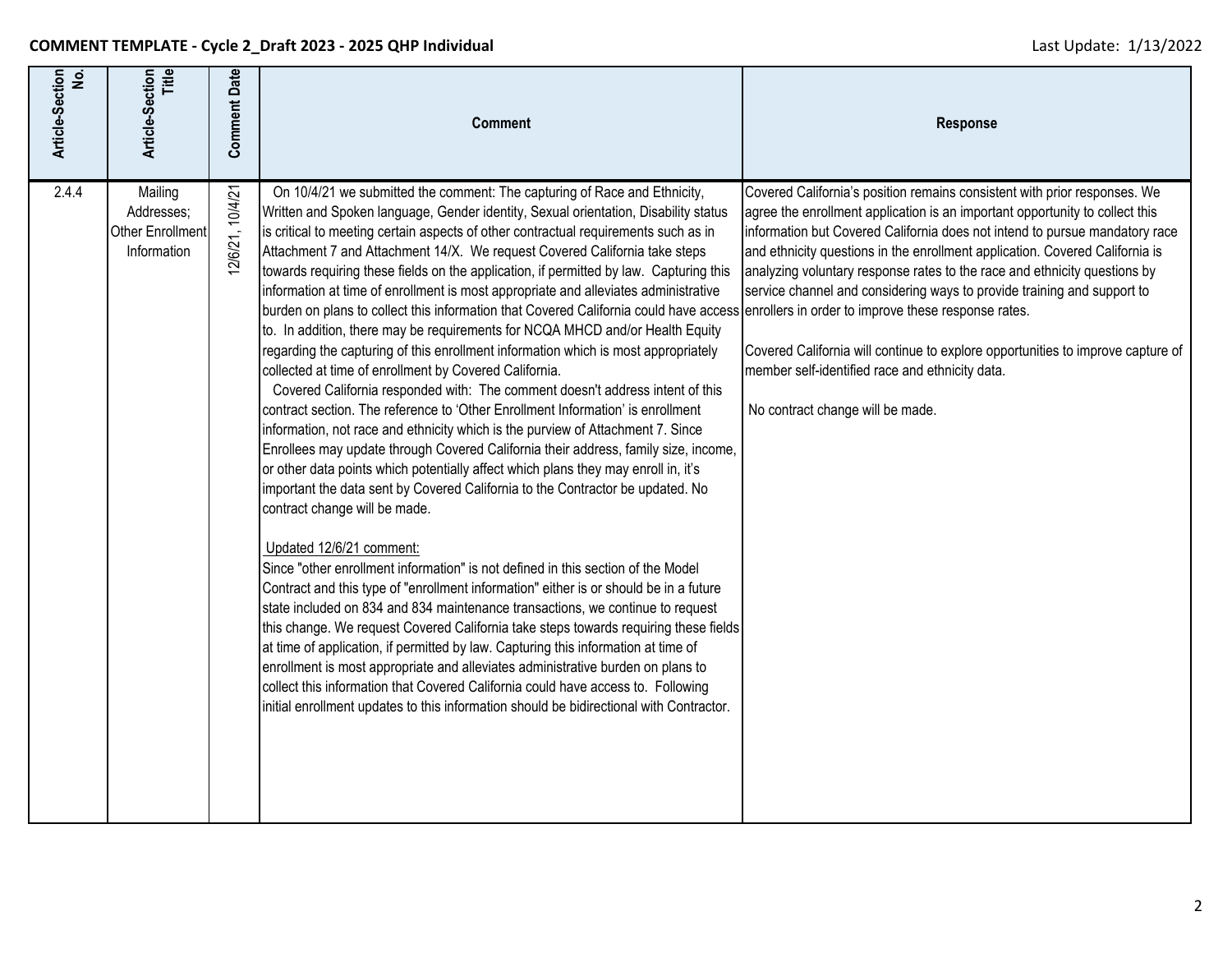| Article-Section<br>No. | <b>Title</b><br>Article-Section                          | <b>Comment Date</b> | <b>Comment</b>                                                                                                                                                                                                                                                                                                                                                                                                                                                                                                                                                                                                                                                                                                                                                                                                                                                                                                                                                                                                                                                                                                                                                                                                                                                                                                                                                                                                                                                                                                                                                                                                                                                                                                                                                                                                                                                                                                                                                                                                                                                                                                                                                                                                                 | Response                                                                                                                                                                                                                                                                                                                                                                                                                                                                                                                                                                      |
|------------------------|----------------------------------------------------------|---------------------|--------------------------------------------------------------------------------------------------------------------------------------------------------------------------------------------------------------------------------------------------------------------------------------------------------------------------------------------------------------------------------------------------------------------------------------------------------------------------------------------------------------------------------------------------------------------------------------------------------------------------------------------------------------------------------------------------------------------------------------------------------------------------------------------------------------------------------------------------------------------------------------------------------------------------------------------------------------------------------------------------------------------------------------------------------------------------------------------------------------------------------------------------------------------------------------------------------------------------------------------------------------------------------------------------------------------------------------------------------------------------------------------------------------------------------------------------------------------------------------------------------------------------------------------------------------------------------------------------------------------------------------------------------------------------------------------------------------------------------------------------------------------------------------------------------------------------------------------------------------------------------------------------------------------------------------------------------------------------------------------------------------------------------------------------------------------------------------------------------------------------------------------------------------------------------------------------------------------------------|-------------------------------------------------------------------------------------------------------------------------------------------------------------------------------------------------------------------------------------------------------------------------------------------------------------------------------------------------------------------------------------------------------------------------------------------------------------------------------------------------------------------------------------------------------------------------------|
| 2.4.4                  | Mailing<br>Addresses;<br>Other Enrollment<br>Information | 10/4/21<br>12/6/21, | On 10/4/21 we submitted the comment: We are concerned that this section does<br>not make it clear what "other enrollment information" QHPs must update on a<br>continuous basis from Covered California. If QHPs are expected to make outreach,<br>such as for Race/Ethnicity and Written/Spoken language, then we have a challenge<br>regarding what data is most accurate. Example: 834 no race, member provides race analyzing voluntary response rates to the race and ethnicity questions by<br>to QHP as AI/AN, member provides Covered California race as White, Covered<br>California sends maintenance 834 as White. There is a conflict whether QHP should enrollers in order to improve these response rates.<br>be showing AI/AN or White. Alternatively, if the consumer didn't communicate with<br>Covered California and we still received a Maintenance 834 for some other reason.<br>that blank race information may overwrite what the member told the carrier directly.<br>Covered California responded with: Issuers receive enrollee reported updates to<br>enrollment information (address, family size, income) on the 834 maintenance file.<br>Since this potentially affects which plans they may enroll in, it's important the data<br>sent by Covered California to the Issuer be updated. As previously reported, no<br>race/ethnicity data will be collected here.<br>Updated 12/6/21 comment: Since "other enrollment information" is not defined in<br>this section of the Model Contract and this type of "enrollment information" either is<br>or should be in a future state included on 834 and 834 maintenance transactions, we<br>continue to request this change. Race/Ethnicity is passed on 834 maintenance files<br>today from what we understand. We request Covered California take steps towards<br>requiring these fields at time of application, if permitted by law. Capturing this<br>information at time of enrollment is most appropriate and alleviates administrative<br>burden on plans to collect this information that Covered California could have access<br>to. Following initial enrollment updates to this information should be bidirectional<br>with Contractor. | Covered California's position remains consistent with prior responses. We<br>agree the enrollment application is an important opportunity to collect this<br>information but Covered California does not intend to pursue mandatory race<br>and ethnicity questions in the enrollment application. Covered California is<br>service channel and considering ways to provide training and support to<br>Covered California will continue to explore opportunities to improve capture of<br>member self-identified race and ethnicity data.<br>No contract change will be made. |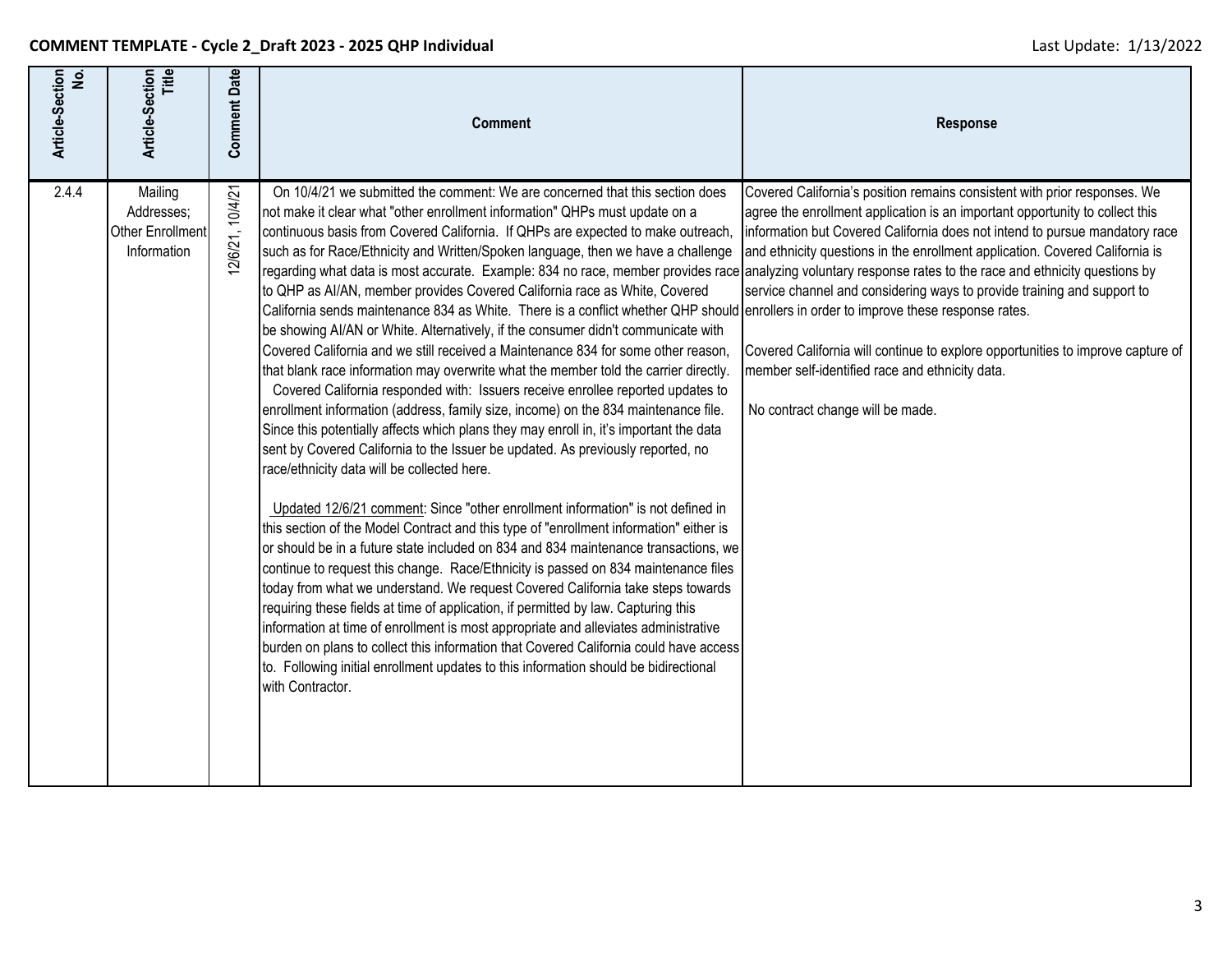| Article-Section<br>ِّوِ | Title<br>Article-Section                                 | Date<br>Comment    | <b>Comment</b>                                                                                                                                                                                                                                                                                                                                                                                                                                                                                                                                                                                                                                                                                                                                                                                                                                                                                                                                                                                             | <b>Response</b>                                                                                                                                                                                                                                                                                                                                                                                                                                                                                                                                                                                                                                                                |
|-------------------------|----------------------------------------------------------|--------------------|------------------------------------------------------------------------------------------------------------------------------------------------------------------------------------------------------------------------------------------------------------------------------------------------------------------------------------------------------------------------------------------------------------------------------------------------------------------------------------------------------------------------------------------------------------------------------------------------------------------------------------------------------------------------------------------------------------------------------------------------------------------------------------------------------------------------------------------------------------------------------------------------------------------------------------------------------------------------------------------------------------|--------------------------------------------------------------------------------------------------------------------------------------------------------------------------------------------------------------------------------------------------------------------------------------------------------------------------------------------------------------------------------------------------------------------------------------------------------------------------------------------------------------------------------------------------------------------------------------------------------------------------------------------------------------------------------|
| 2.4.4                   | Mailing<br>Addresses;<br>Other Enrollment<br>Information | 10/4/21<br>2/6/21, | On 10/4/21 we submitted the comment: We request consideration be made that<br>there are mutually agreed upon additional fields that carriers send back to Covered<br>California. As an example, if carriers are to update Race/Ethnicity data, we wonder<br>if that should be sent to Covered California to update your records as well.<br>Covered California responded with:<br>As previously reported, no race/ethnicity data will be collected here.<br>Update 12/6/21 comment:<br>Race/Ethnicity is passed on 834 maintenance files today from what we understand.<br>We request Covered California take steps towards requiring these fields at time of<br>application, if permitted by law. Capturing this information at time of enrollment is<br>most appropriate and alleviates administrative burden on plans to collect this<br>information that Covered California could have access to. Following initial<br>enrollment updates to this information should be bidirectional with Contractor. | Covered California's position remains consistent with prior responses. We<br>agree the enrollment application is an important opportunity to collect this<br>information but does not intend to pursue mandatory race and ethnicity<br>questions in the enrollment application. Covered CA is analyzing voluntary<br>response rates to the race and ethnicity questions by service channel and<br>considering ways to provide training and support to enrollers in order to<br>improve these response rates.<br>Covered CA will continue to explore opportunities to improve capture of<br>member self-identified race and ethnicity data.<br>No contract change will be made. |